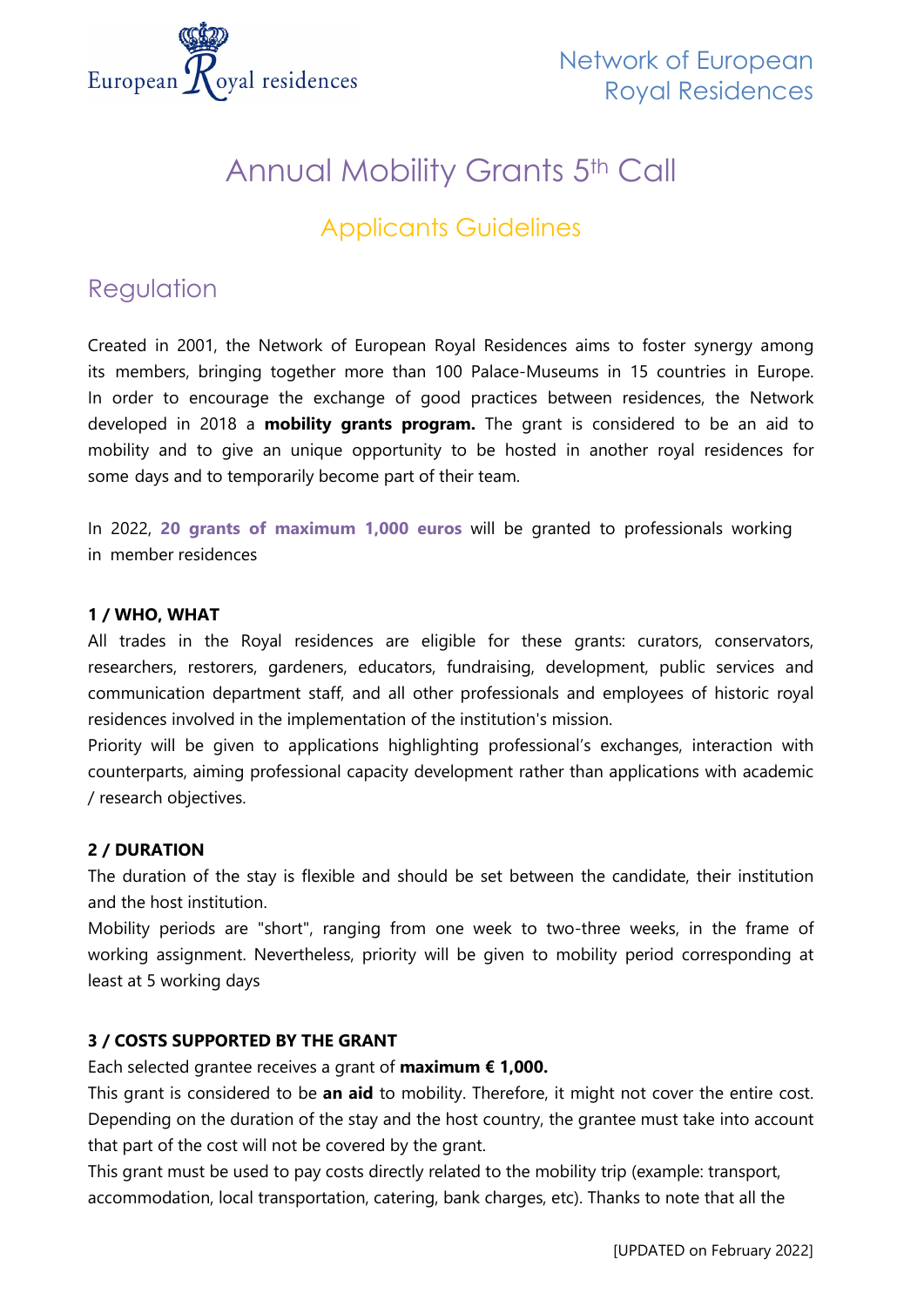

costs must be in the most reasonable level. You can find a list of rates per diem by countries on the website of the Network of European Royal Residences in order to have estimation.

Please note that the organization of your trip (flights, accommodation, insurance if necessary, etc) is not undertaken by the Network of European Royal Residences and all logistical aspects are directly managed by the grantee.

# **4/ PAYMENT OF THE GRANT**

The grant will be transferred to the winner in two steps with a pre-financing, intended to provide winners with a float, and a final payment.

- **A pre-financing payment** corresponding to 60% of the total grant maximal amount, either 600 euros, will be transferred to the winner within 30 days after the official publication of the results.
- **A final payment**, corresponding of the rest of grant (up to a maximal amount of 1000 euros) will be transferred to the winner within 30 days after the submission of the financial breakdown. The final payment, relative to the real costs, will reimburse a part of these costs.

| <b>Example 1</b><br>In case of<br>Costs not   | <b>Pre-financing</b><br>600 euros             | <b>Real cost of the</b><br>mobility<br>750 euros | <b>Final payment</b><br>150 euros                                         | <b>TOT 750,00</b> |
|-----------------------------------------------|-----------------------------------------------|--------------------------------------------------|---------------------------------------------------------------------------|-------------------|
| exceeding<br>the grant<br>of 1000,00<br>euros | Delivered BEFORE Costs declared in<br>leaving | the financial<br>breakdown                       | Delivered <b>AFTER</b><br>the submission of<br>the financial<br>breakdown |                   |

| <b>Example 2</b> |                                    | <b>Real cost of the</b> |                        |             |
|------------------|------------------------------------|-------------------------|------------------------|-------------|
|                  | <b>Pre-financing</b>               | mobility                | <b>Final payment</b>   |             |
| I case of        | 600 euros                          | 1250 euros              | 400 euros              | TOT 1000,00 |
| Costs            |                                    |                         |                        |             |
| exceeding        | Delivered BEFORE Costs declared in |                         | Delivered <b>AFTER</b> |             |
| the grant        | leaving                            | the financial           | the submission of      |             |
| of 1000,00       |                                    | breakdown               | the financial          |             |
| euros            |                                    |                         | breakdown              |             |

# **To note:**

The financial report and the final report must be sent by grantee to the Network of European Royal Residences within **1 month following** the end of the mobility trip, under penalty of refunding the grant. Moreover, without the submission of the two reports, the final payment will not be transferred to the winner.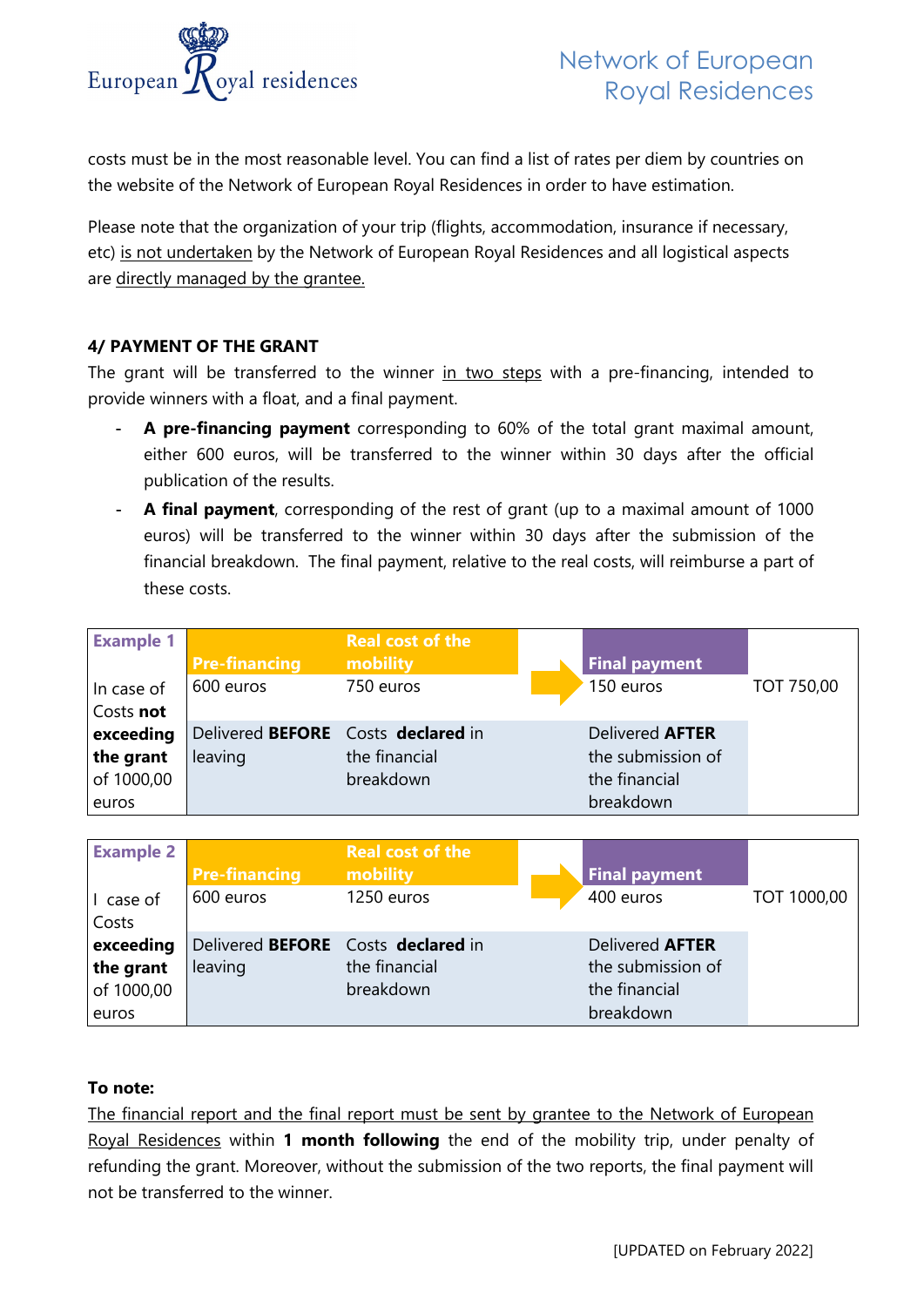

# **4 / SELECTION PROCEDURE**

The steering committee is composed of 4 people. The first **steering committee** was elected during the General Assembly 2018 and renewed during the General Assembly 2019. Two new members will be elected during the next General Assembly in March 2022. The steering committee for the  $5<sup>th</sup>$  will be composed of:

- 1. Ms. Elzbieta Grygiel, Communication Department Manager / Museum of King Jan III's Palace at Wilanów, Poland
- 2. Ms. Gabriele Horn, General Direction / Prussian Palaces and Gardens Foundation Berlin-Brandenburg, Germany
- 3. New member to be elected in March / Network of European Royal Residences
- 4. New member to be elected in March / Network of European Royal Residences

In case of application from an institution represented by a member of the steering committee, the latter will not evaluate this application and will be replaced by a member of the secretariat.

#### **Assessment criteria**:

- Quality and pertinence of the mission / 10 points
- □ Motivation / 10 points
- Adequacy between the candidate's job and the mission / 10 points

All the results are collated and the total score of each applicant is calculated. Each application receives a mark out 120.

#### **Selection**:

Grants will be delivered to the first 20 applications reaching a score equal or higher than 90/120 To note: If the **steering committee** estimates that the level of applications is not high enough, it reserves the right to not deliver the 20 grants in totality.

# **5 / COMMUNICATION AND FEEDBACK**

Each applicant commits to keep informed his official contact person in his institution during all the application process. If the grant is accepted, each winner commits to keep informed his official contact person before and after his mobility. The contact person, key element of the relationships between the network and his institution, has to be informed.

The results of mobility program will be communicated on the website of the Network. Short descriptions of each granted project (internship) will also be published, ex-post, on the basis of a report submitted by the grantee (description of goals and results).

Each winner will receive communication guidelines aiming to increase the visibility of the programme and to create a sense of sharing the same experience across Europe. Each winner commits to respect those guidelines.

Each winner commits to give a feedback of its internship in its institution (team, colleagues, manager, contact person etc). This program aims to share knowledge, experiences, etc. Each winner commits to answer to surveys that the Network could send after mobility which allow to analyze and to constantly improve the program of Mobility Grants.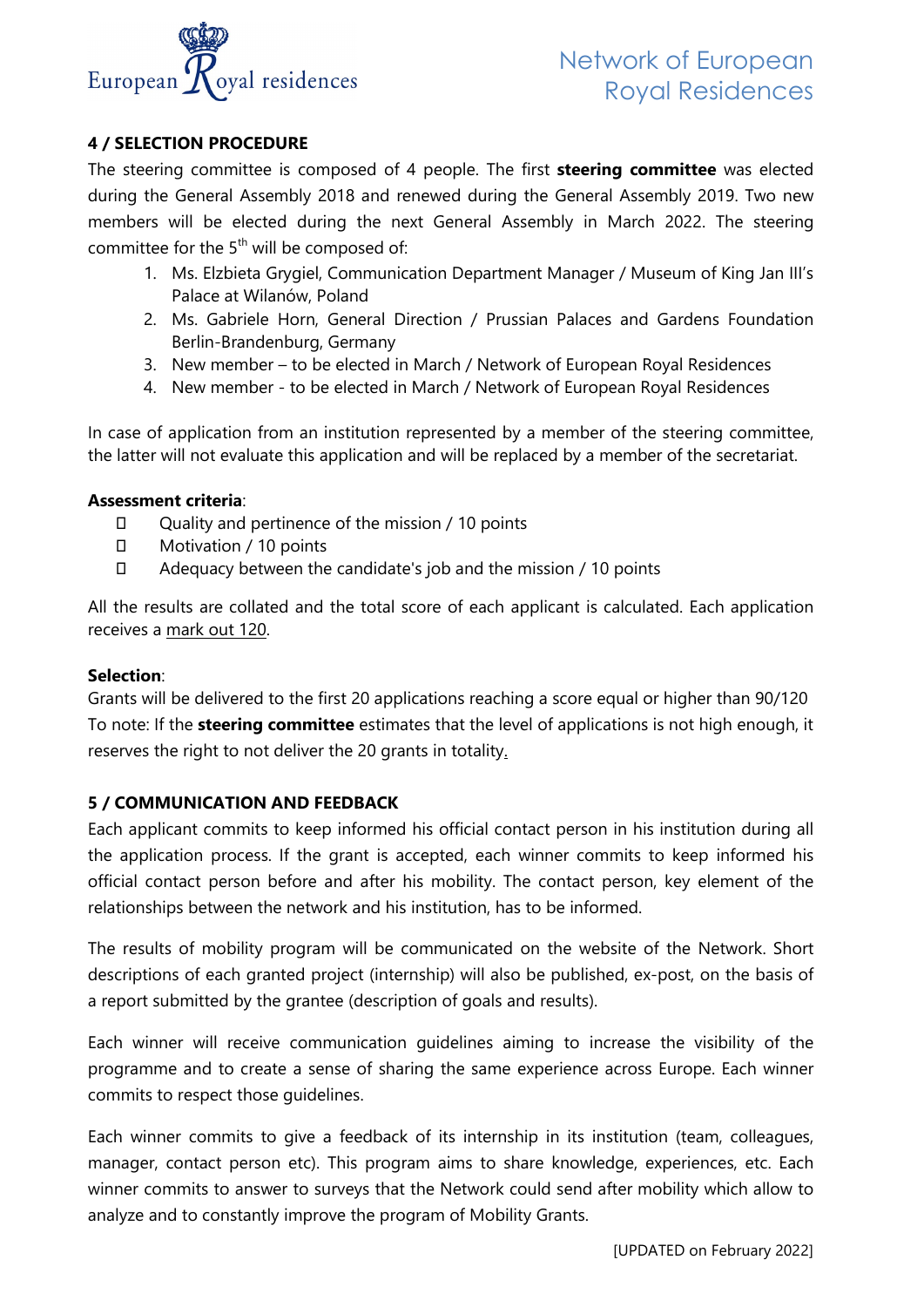

HOW APPLY? –APPLICATION PROCEDURE

| <b>WHO</b>         | <b>WHAT</b>                                                              | <b>NOTES</b>                                                                                 |  |  |
|--------------------|--------------------------------------------------------------------------|----------------------------------------------------------------------------------------------|--|--|
| <b>APPLICANTS</b>  | Pre-filling of the application form                                      | Each<br>applicant is invited<br>make<br>to                                                   |  |  |
|                    |                                                                          | researches about the potential "host                                                         |  |  |
|                    |                                                                          | institution" and to give a majority of                                                       |  |  |
|                    |                                                                          | details about their jobs, aims, etc                                                          |  |  |
|                    | Send of the pre-filled application                                       | 11<br><b>March</b><br><b>Before</b><br>2022<br>To                                            |  |  |
|                    | form                                                                     | residencesroyales@chateauversailles.fr<br>(Due to Covid, some institutions could not be able |  |  |
|                    |                                                                          | to host professionals. Do not hesitate to send you                                           |  |  |
|                    |                                                                          | pre-filled application form in advance to have time                                          |  |  |
| <b>SECRETARIAT</b> | Collect of the pre-filled application                                    | for modifying your host institution if necessary)                                            |  |  |
|                    | forms                                                                    |                                                                                              |  |  |
|                    | of<br>all<br>the<br>pre-filled<br>Send                                   | Requested host institution (director and                                                     |  |  |
|                    | forms<br>application<br>each<br>to                                       | contact person) will receive<br>all the                                                      |  |  |
|                    | concerned member (with contact                                           | application forms in one shot                                                                |  |  |
|                    | person in copy)                                                          |                                                                                              |  |  |
| <b>REQUESTED</b>   | inform<br>Evaluates<br>and<br>each                                       | Both positive and negative, before 15                                                        |  |  |
| <b>HOST</b>        | applicant                                                                | <b>April 2022</b>                                                                            |  |  |
| <b>INSTITUTION</b> |                                                                          |                                                                                              |  |  |
| <b>APPLICANTS</b>  | Define<br>precisely<br>more<br>the                                       | In case of agreement of the requested                                                        |  |  |
|                    | framework of the mission: potential<br>dates, objectives of the mission, | host institution and with its support and<br>indications                                     |  |  |
|                    | department, etc in order to entirely                                     |                                                                                              |  |  |
|                    | fill out the application form                                            |                                                                                              |  |  |
|                    | Complete the application form                                            |                                                                                              |  |  |
| <b>APPLICANTS</b>  | Send the application form                                                | <b>Before</b><br>20<br><b>May</b><br>2022<br>to                                              |  |  |
|                    |                                                                          | residencesroyales@chateauversailles.fr                                                       |  |  |
| <b>SELECTION</b>   | Evaluates all the application forms                                      | End of May 2022:                                                                             |  |  |
| <b>COMMITTEE</b>   |                                                                          | In case of application from an institution                                                   |  |  |
|                    |                                                                          | represented by a member of the steering                                                      |  |  |
|                    |                                                                          | committee, the latter will not evaluate<br>this application and will be replaced by a        |  |  |
|                    |                                                                          | member of the secretariat                                                                    |  |  |
| <b>SECRETARIAT</b> | Communicate the results                                                  | End of May 2022                                                                              |  |  |
| <b>SECRETARIAT</b> | First bank transfer to the winners                                       | Within 30 days after the publication of                                                      |  |  |
|                    |                                                                          | the results.                                                                                 |  |  |
|                    |                                                                          | Pre-financing of 600 euros                                                                   |  |  |
|                    | <b>MOBILITY PERIOD</b>                                                   |                                                                                              |  |  |
|                    | From June 2022 to December 2022                                          |                                                                                              |  |  |
| <b>GRANTEE</b>     | Send the financial breakdown and                                         | to residencesroyales@chateauversailles.fr                                                    |  |  |
| <b>SECRETARIAT</b> | the final report<br>Second<br>transfer                                   | Maximum 30 days after its return                                                             |  |  |
|                    | bank<br>to<br>the<br>winners                                             | Final payment according the real cost<br>declared in the financial breakdown                 |  |  |
|                    |                                                                          |                                                                                              |  |  |

\*Explanatory diagram of the application procedure in annex 1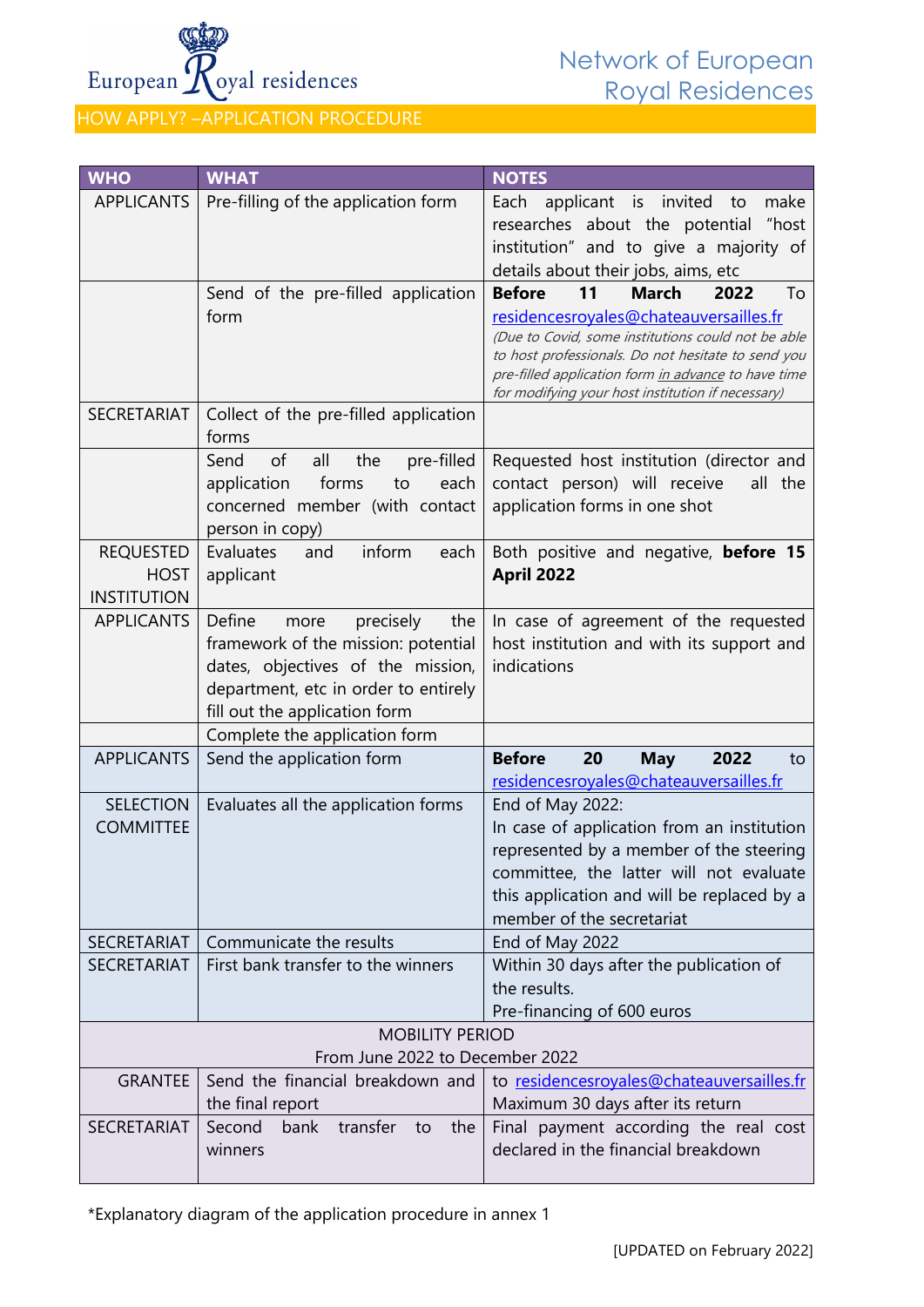

# **To note:**

The application form must be filled in English, [irrespective o](https://www.microsofttranslator.com/bv.aspx?from=fr&to=en&a=https%3A%2F%2Fwww.linguee.fr%2Fanglais-francais%2Ftraduction%2Findependently.html)f the working language.

# DURING THE MOBILITY PERIOD

A **certificate of attendance** will be required and must be signed by the grantee and the host institution.

The Network of European Royal Residences is not responsible for any conflicts or logistical problems that the applicant may meet during the mobility period.

# AFTER THE MOBILITY PERIOD

A **mobility certificate** will be issued to each participant, once all documents and receipts have been submitted.

Documents to be provided by participant to the secretariat within 1 month following the end of the mobility period:

- Certificate of attendance
- Final Report, including pictures
- Financial Breakdown, with copies of receipts in your name (accommodation, international and local transportation costs, etc )

# **To note:**

Thanks to respect the criteria of the final reports (particularly the number of words). The final report is the real testimony of your mobility and is very useful to evaluate the benefits of the program. Moreover, be sure to have the necessary authorization for the pictures as they will be published on social media and shared with the public. Please note that if the criteria of the final report are not respected, the final payment will not be transferred to the winner. Moreover, please note that your report will presented to all the members of the Network.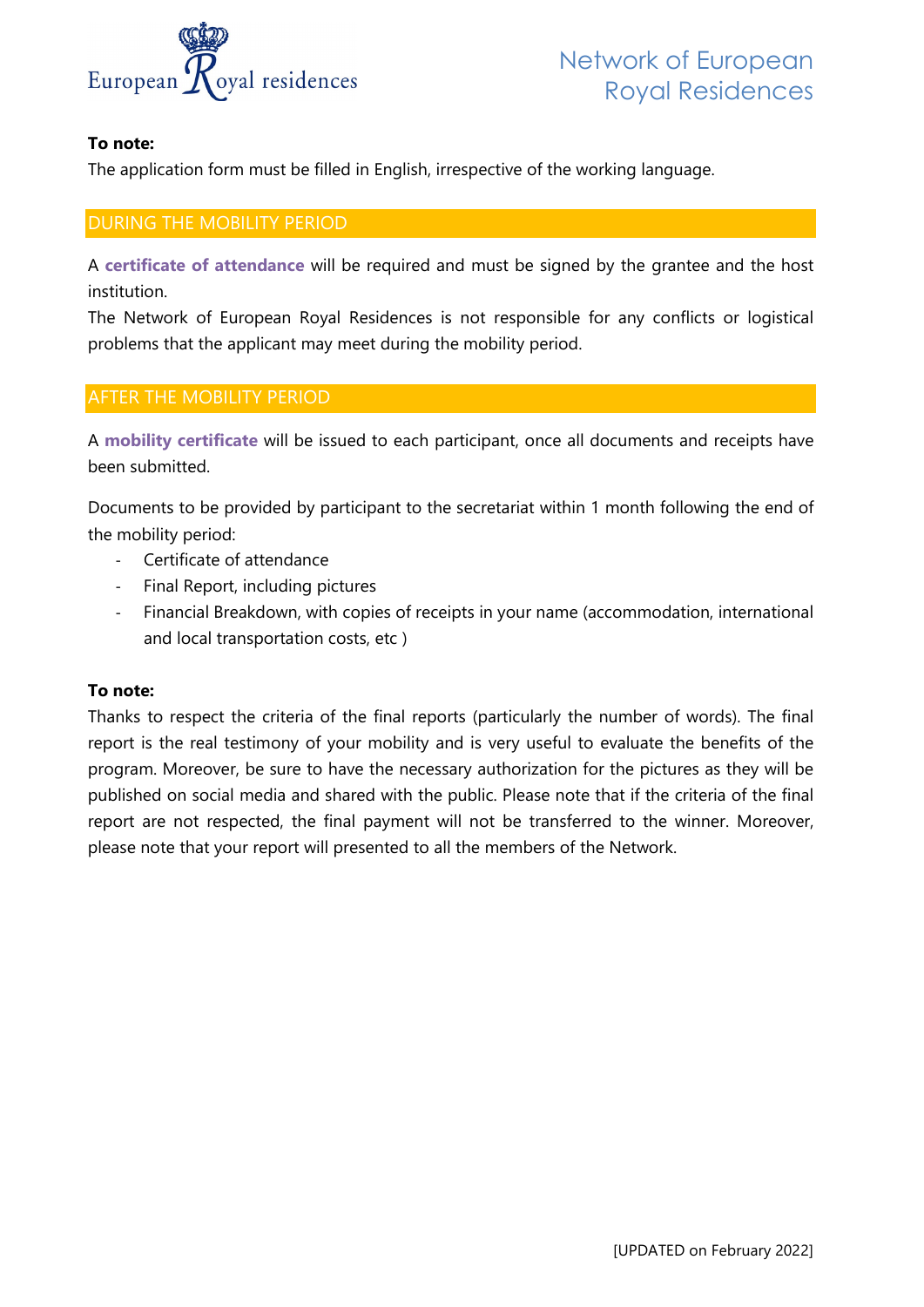

**Annex1/** Explanatory diagram of the application procedure for new applicants